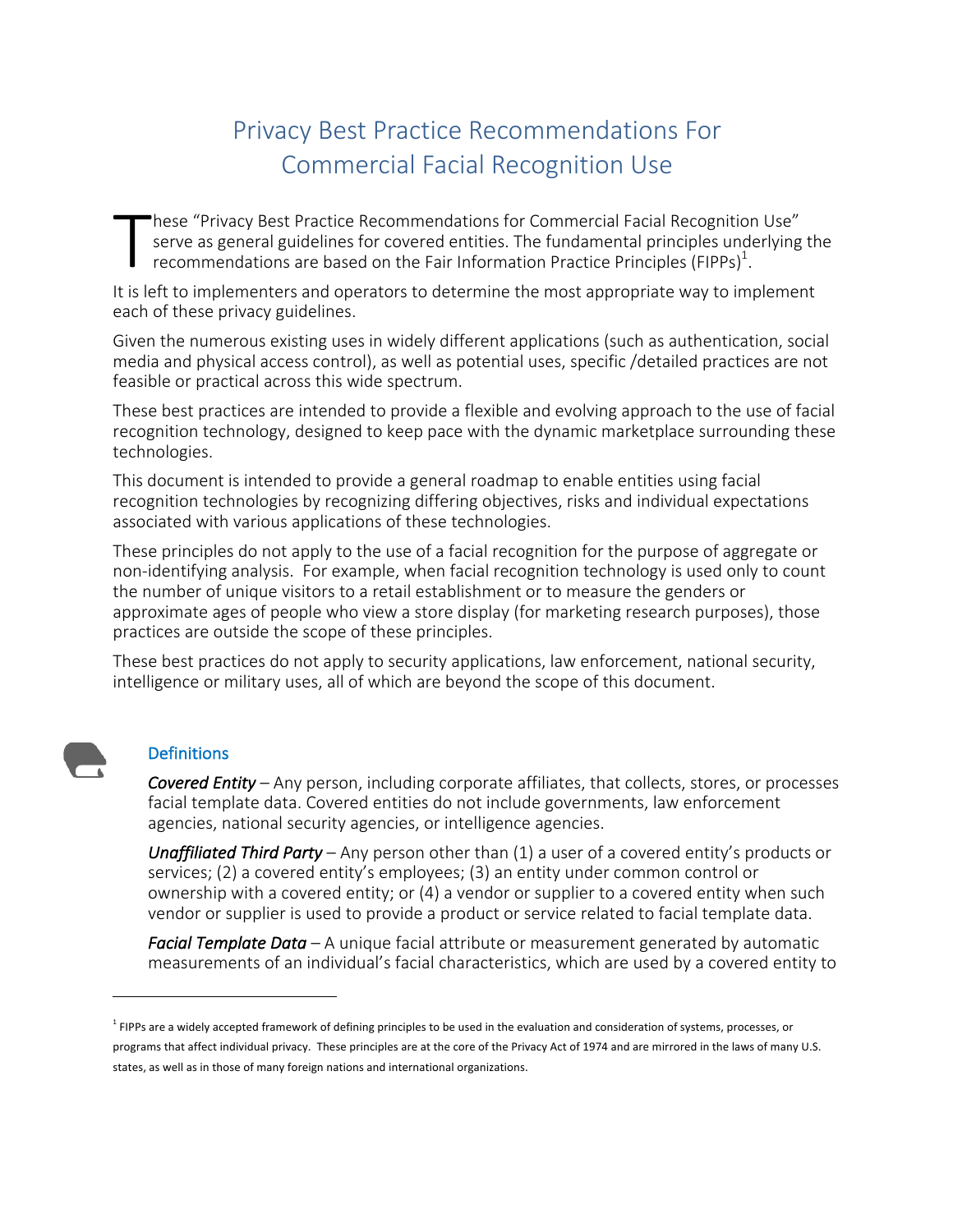uniquely identify an individual's identity or authenticate an individual when the individual accesses a system or account. Data that has been reasonably de-identified<sup>2</sup> and the underlying document from which the data came<sup>3</sup> is not facial template data and therefore is not covered by these best practices.<sup>4</sup>

*Facial Recognition Technology* – A computer program used to compare the visible physical structure of an individual's face with a stored facial template to confirm an individual's claimed identity or to uniquely identify an individual.

**Security Applications** - Loss prevention and other applications intended to detect or prevent shoplifting, fraud, misappropriations or other malicious and criminal activities.

### **Transparency**

- Covered entities are encouraged to make available to consumers, in a reasonable manner and location, policies or disclosures describing such entities' practices regarding collection, storage, and use of facial template data. Covered entities are encouraged to update their policies or disclosures when they make material changes to their facial template data management practices. Generally, policies or disclosures should describe, if applicable, and/or in the appropriate context:
	- $\circ$  the reasonably foreseeable purposes, or examples, for which the covered entity collects and shares facial template data or uses facial recognition technologies;
	- o the covered entity's data retention and de-identification practices;
	- o and, if the covered entity offers the ability to review, correct, or delete facial template data, the process to accomplish such actions.
- Where facial recognition technology is used on a physical premises that a covered entity controls, such entity is encouraged to provide concise notice to consumers that facial recognition technology is present, and, if contextually appropriate, where consumers can find more information about the covered entity's use of facial recognition technology.

#### Developing Good Data Management Practices

- When covered entities formulate their facial template data management practices, and before covered entities deploy facial recognition technology, they are encouraged to consider the following factors:
	- o Voluntary or involuntary enrollment;

 

 $^2$  De-identification of data—removing information from data that could reasonably be used to identify an individual person—is a subject of intense debate. These best practices do not endorse any particular method of de-identification or set a standard for when data has been adequately de-identified. Instead, covered entities should use their expertise, taking into account the type and use of personal wellness data and using the technical tools available to them, to determine how to de-identify such data.

 $3$  For example, the photograph or recording of a face is not facial recognition data.

 $4$  For example, when facial recognition technology is used only to count the number of unique visitors to a retail establishment or to measure the genders or approximate ages of people who view a store display (for marketing research purposes), those practices are outside the scope of these principles.